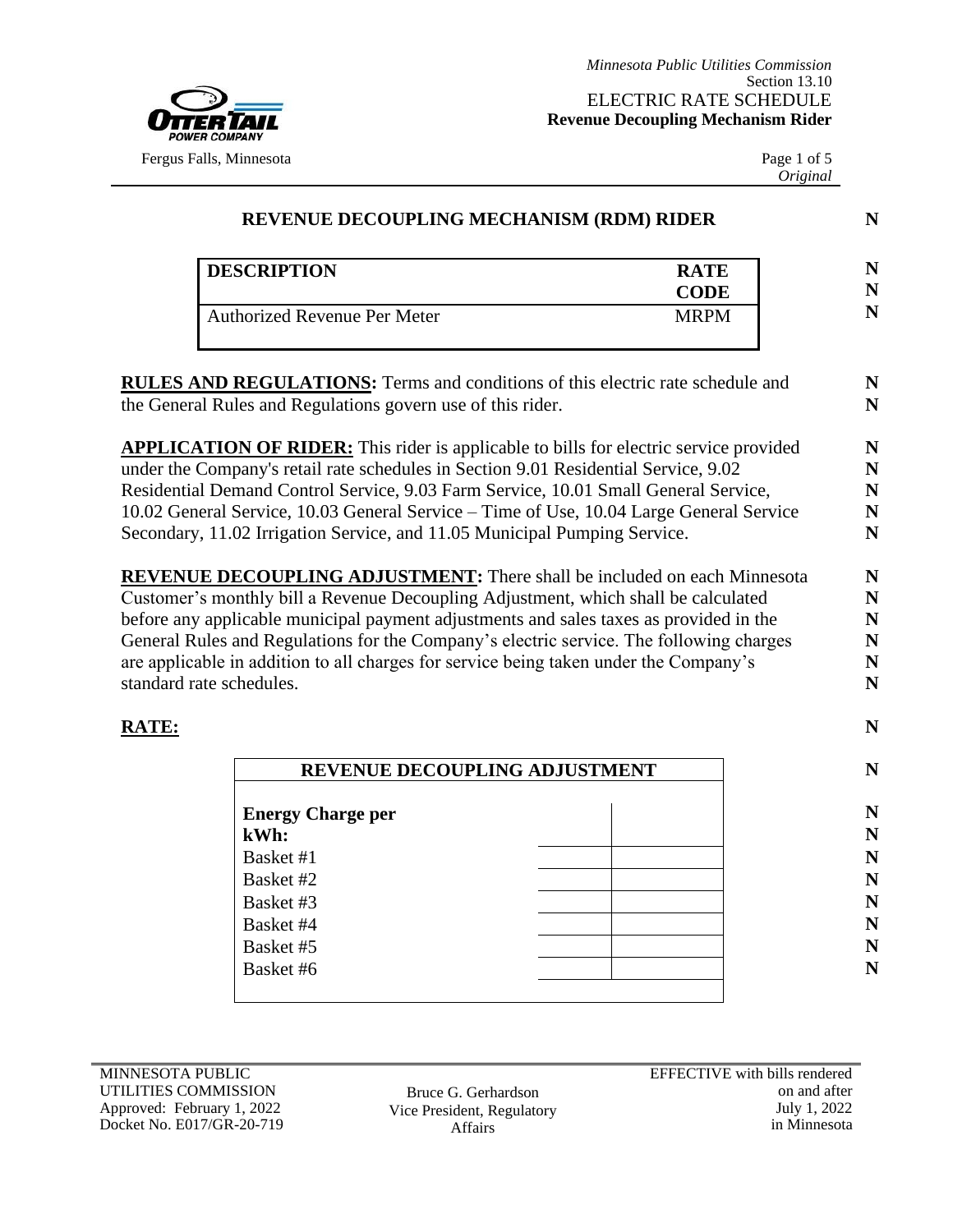

|    | <b>PURPOSE:</b> The purpose of the Revenue Decoupling Mechanism (RDM) is to set forth the<br>procedures used to adjust, on an annual basis, the rates for the customers taking service<br>under the applicable tariffs as approved by the Minnesota Public Utilities Commission. Rate<br>adjustments will be made in order for the company to reconcile actual revenues with<br>authorized revenues. The authorized revenue calculations will be made using the revenue<br>per meter basis in order to determine the necessary annual adjustment. | N<br>N<br>N<br>N<br>N<br>N |
|----|---------------------------------------------------------------------------------------------------------------------------------------------------------------------------------------------------------------------------------------------------------------------------------------------------------------------------------------------------------------------------------------------------------------------------------------------------------------------------------------------------------------------------------------------------|----------------------------|
|    | <b>TERM:</b> Each year during the term of this rider, the Company shall compute a Revenue<br>Decoupling Adjustment (RDA) for each Service Basket. The adjustment is based on the<br>balance in the RDM Deferral Account on December 31 for each basket and the total<br>forecasted Service Basket kWh sales for May 1 through April 30 of the following year for<br>each basket.                                                                                                                                                                  | N<br>N<br>N<br>N<br>N      |
|    | <b>DEFINITIONS:</b> For purposes of calculating the RDM using a per-meter basis the<br>following definitions apply:                                                                                                                                                                                                                                                                                                                                                                                                                               | N                          |
|    | 1. Actual Base Revenue (ABR) is the dollar amount billed after applying the per-kWh<br>rates to electric consumption, and per-kW rates to billing demand and facilities<br>charge demand.                                                                                                                                                                                                                                                                                                                                                         | N<br>N<br>N                |
|    | 2. Authorized Revenue per Meter (ARPM) is the authorized test year energy, demand<br>and facility charge revenue divided by test year meter count.                                                                                                                                                                                                                                                                                                                                                                                                | N<br>N                     |
|    | 3. Service Basket RDM Deferral is the monthly amount that is calculated for each<br>Service Basket.                                                                                                                                                                                                                                                                                                                                                                                                                                               | N<br>N                     |
|    | 4. Cumulative Deferral (CD) is the total of the monthly Service Basket RDM deferrals<br>during the Deferral Period.                                                                                                                                                                                                                                                                                                                                                                                                                               | N<br>N                     |
|    | 5. Meter Count (M) is the actual meter count for each deferral month.                                                                                                                                                                                                                                                                                                                                                                                                                                                                             | N                          |
| 6. | Basket Deferral Amount (BDA) is the amount of annual, cumulative deferral that is<br>allocated back to the service baskets, after the application of the 4 percent cap to the<br>CD.                                                                                                                                                                                                                                                                                                                                                              | N<br>N<br>N                |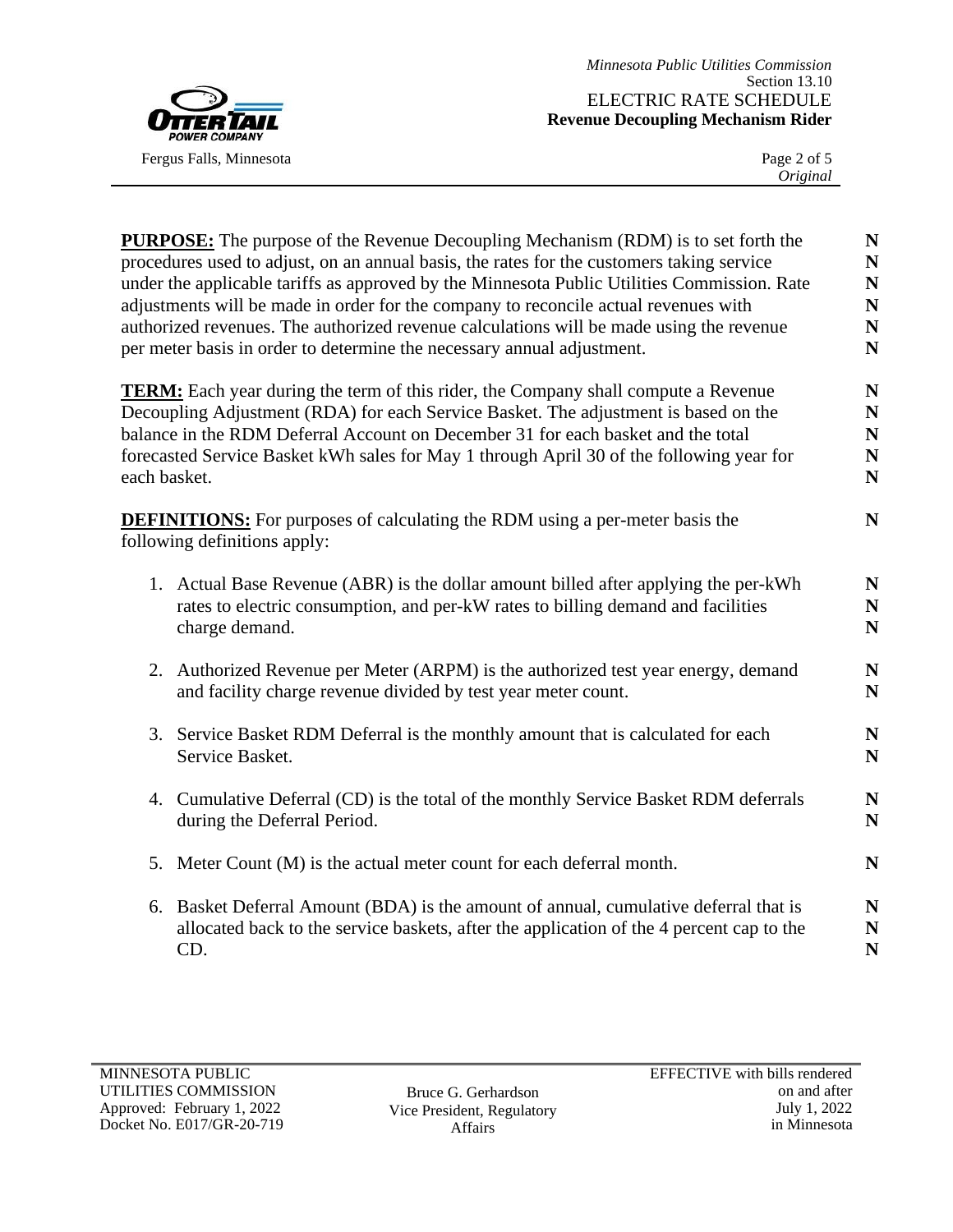

|    | 7. Revenue Decoupling Adjustment (RDA) is the annual adjustment applied to<br>customer bills in order to true up the actual revenue amounts to authorized revenue<br>amounts. | N<br>N<br>N              |
|----|-------------------------------------------------------------------------------------------------------------------------------------------------------------------------------|--------------------------|
|    | 8. Service Basket is a group of customers with similar usage characteristics, for which<br>a common set of RDM parameters (e.g., ARPM) is developed and applied.              | N<br>N                   |
|    | <b>REVENUE DECOUPLING MECHANISM COMPONENTS AND PROCESS:</b> This<br>section describes the Service Baskets and calculation process.                                            | ${\bf N}$<br>$\mathbf N$ |
|    | Separate calculations are made for six Service Baskets, as defined below:                                                                                                     | N                        |
|    | 1. Residential & Farm Service RPM Basket: Sections 9.01 Residential Service, 9.02<br>Residential Demand Control Service, and 9.03 Farm Service.                               | N<br>N                   |
|    | 2. Small General Service RPM Basket: Section 10.01 Small General Service.                                                                                                     | N                        |
|    | 3. General Service RPM Basket: Sections 10.02 General Service and 10.03 General<br>Service – Time of Use.                                                                     | N<br>N                   |
|    | 4. Large General Service RPM Basket: Section 10.04 Large General Service<br>Secondary.                                                                                        | N<br>N                   |
| 5. | Irrigation Service RPM Basket: Section 11.02 Irrigation Service.                                                                                                              | N                        |
|    | 6. Municipal Pumping Service RPM Basket: Section 11.05 Municipal Pumping<br>Service.                                                                                          | N<br>N                   |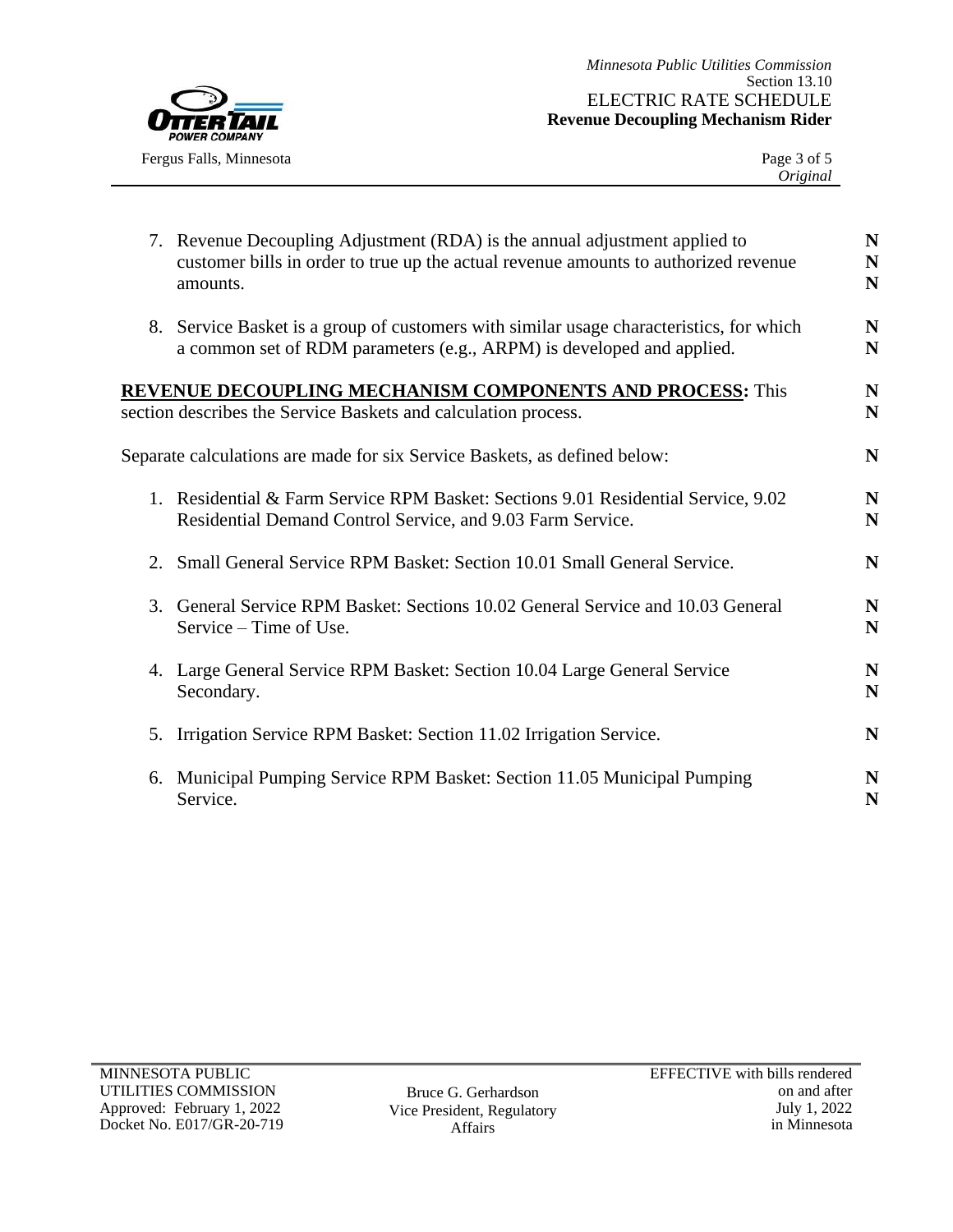

## **RDM Calculation 1:** N

## (1) Service Basket RDM Deferral =  $(ARPM \times M) - ABR$  **N**

The monthly ARPM values used in RDM Calculation 1 are contained in the table below. **N**

|                     | <b>Service</b>  | <b>Service</b>  | <b>Service</b>  | <b>Service</b>  | <b>Service</b>  | <b>Service</b>  |
|---------------------|-----------------|-----------------|-----------------|-----------------|-----------------|-----------------|
| <b>Month</b>        | <b>Basket 1</b> | <b>Basket 2</b> | <b>Basket 3</b> | <b>Basket 4</b> | <b>Basket 5</b> | <b>Basket 6</b> |
|                     | <b>ARPM</b>     | <b>ARPM</b>     | <b>ARPM</b>     | <b>ARPM</b>     | <b>ARPM</b>     | <b>ARPM</b>     |
| January             | \$51.55         | \$55.55         | \$633.56        | \$4,153.49      |                 | \$156.25        |
| February            | \$51.55         | \$55.55         | \$633.56        | \$4,153.49      |                 | \$156.25        |
| March               | \$51.55         | \$55.55         | \$633.56        | \$4,153.49      |                 | \$156.25        |
| April               | \$51.55         | \$55.55         | \$633.56        | \$4,153.49      |                 | \$156.25        |
| May                 | \$51.55         | \$55.55         | \$633.56        | \$4,153.49      | \$50.39         | \$156.25        |
| June                | \$58.12         | \$71.10         | \$583.49        | \$4,473.36      | \$233.71        | \$198.49        |
| July                | \$58.12         | \$71.10         | \$583.49        | \$4,473.36      | \$233.71        | \$198.49        |
| August              | \$58.12         | \$71.10         | \$583.49        | \$4,473.36      | \$233.71        | \$198.49        |
| September           | \$58.12         | \$71.10         | \$583.49        | \$4,473.36      | \$233.71        | \$198.49        |
| October             | \$51.55         | \$55.55         | \$633.56        | \$4,153.39      | \$50.39         | \$156.25        |
| November            | \$51.55         | \$55.55         | \$633.56        | \$4,153.39      |                 | \$156.25        |
| December            | \$51.55         | \$55.55         | \$633.56        | \$4,153.39      |                 | \$156.25        |
| <b>Annual Total</b> | \$644.87        | \$728.83        | \$7,402.42      | \$51,120.72     | \$995.61        | \$2,043.95      |

For each basket, the Cumulative Deferral will consist of the balance in the RDM Deferral Account on December 31. This balance is equal to the sum of the 12 monthly Service Basket RDM Deferrals plus any under or over recovery of the previous Annual RDM Deferral.

Basket Deferral Amount (BDA) for each Service Basket = Lesser of: (a) the CD or (b) 4 percent of the sum of the Service Basket's ABR and the total dollar amount billed to customers in the Service Basket for Customer Charges and Facilities Charges.

Bruce G. Gerhardson Vice President, Regulatory Affairs

**N N N N N N N N N N N N N N N N**

**N N N N**

**N N N**